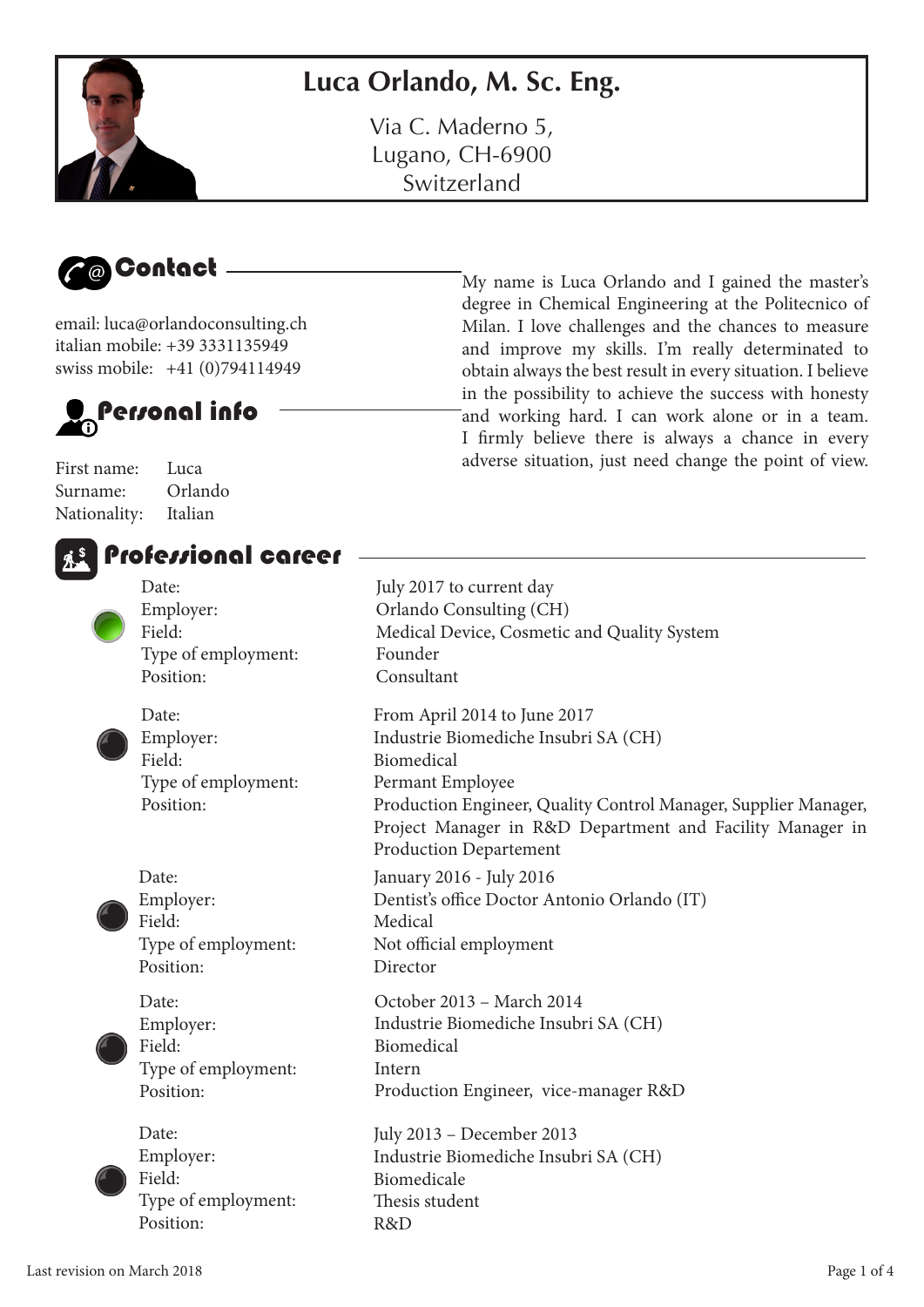#### **Luca Orlando, M. Sc. Eng.**

Via C. Maderno 5, Lugano, CH-6900 Switzerland

#### Participation in competitions. in conference and publications

| Publication                      | On September 2016<br>"Bioresorbable polymers for biomedical applications -<br>From foundamentals to translational medicine"<br>Edited by Perale and Hilborn.<br>Co-author of the Chapter 6<br>"Quality Management and safety of bioresorbable polymer for biomedical<br>applications"                                                                                                                                                                                               |
|----------------------------------|-------------------------------------------------------------------------------------------------------------------------------------------------------------------------------------------------------------------------------------------------------------------------------------------------------------------------------------------------------------------------------------------------------------------------------------------------------------------------------------|
| Conference                       | 24 <sup>th</sup> November 2015<br>"Scannig electron microscopy: an instrument for the quality control and the<br>development of new device" as Lecturer<br>Supsi University                                                                                                                                                                                                                                                                                                         |
| Competition                      | Februrary 2016<br>Won SpeedMiUp competition (Business incubator of Bocconi University)<br>Project: Social Media Art                                                                                                                                                                                                                                                                                                                                                                 |
| Education                        |                                                                                                                                                                                                                                                                                                                                                                                                                                                                                     |
| September 2011<br>September 2013 | Master degree with full marks: Chemical Engineering - Product Engineer<br>Politecnico of Milan<br>Graduation Thesis: "Analisys of bones' cleaning procedures for biomedical<br>applications" - Supervisor: Prof. Maurizio Masi.<br>Main Subjects: Polymers in biomedical field, Petroleum processes and<br>technologies, Industrial Organic Chemistry, Optimization of processes.                                                                                                   |
| September 2007<br>September 2011 | Bachelor degree (93/110): Chemical Engineering<br>Politecnico of Milan<br>Graduation Thesis: "Synthesis of mannose functionalized polymers for<br>intravenous drug delivery"<br>Supervisor: Prof. Davide Moscatelli.<br>Main Subjects: Chemical plants, Industrial Chemistry, Fluid dynamics,<br>Business administration, Inorgnic/organic chemistry, Computer Science,<br>Electrical engineering, Science of materials, Systems for energy<br>production, Constructor engineering. |
|                                  |                                                                                                                                                                                                                                                                                                                                                                                                                                                                                     |

# Technical courser/Upgrade courser

20th-21st March 2018 - Medical Devices in Europe: clinical evaluation & post marketing surveillance, Course and fnal exam (passed) - TuV Sud 25th-26th October 2017 - The new ISO 9001:2015, Course and final exam (passed) - TuV Sud 15th-16th June 2017 - The quality system in medical device field, the standard UNI CEI EN 13485:2016

Course and fnal exam (passed) - Bureau Veritas Italia 14th - 15th - 16th November 2016 - Cleanroom Advanced Course - CAC, Course and fnal exam (passed)- Politecnico of Milan - Accredited Course by ICEB

19th October 2016 – Webinar MEDDEV 2.7.1. Rev. 4 – BSI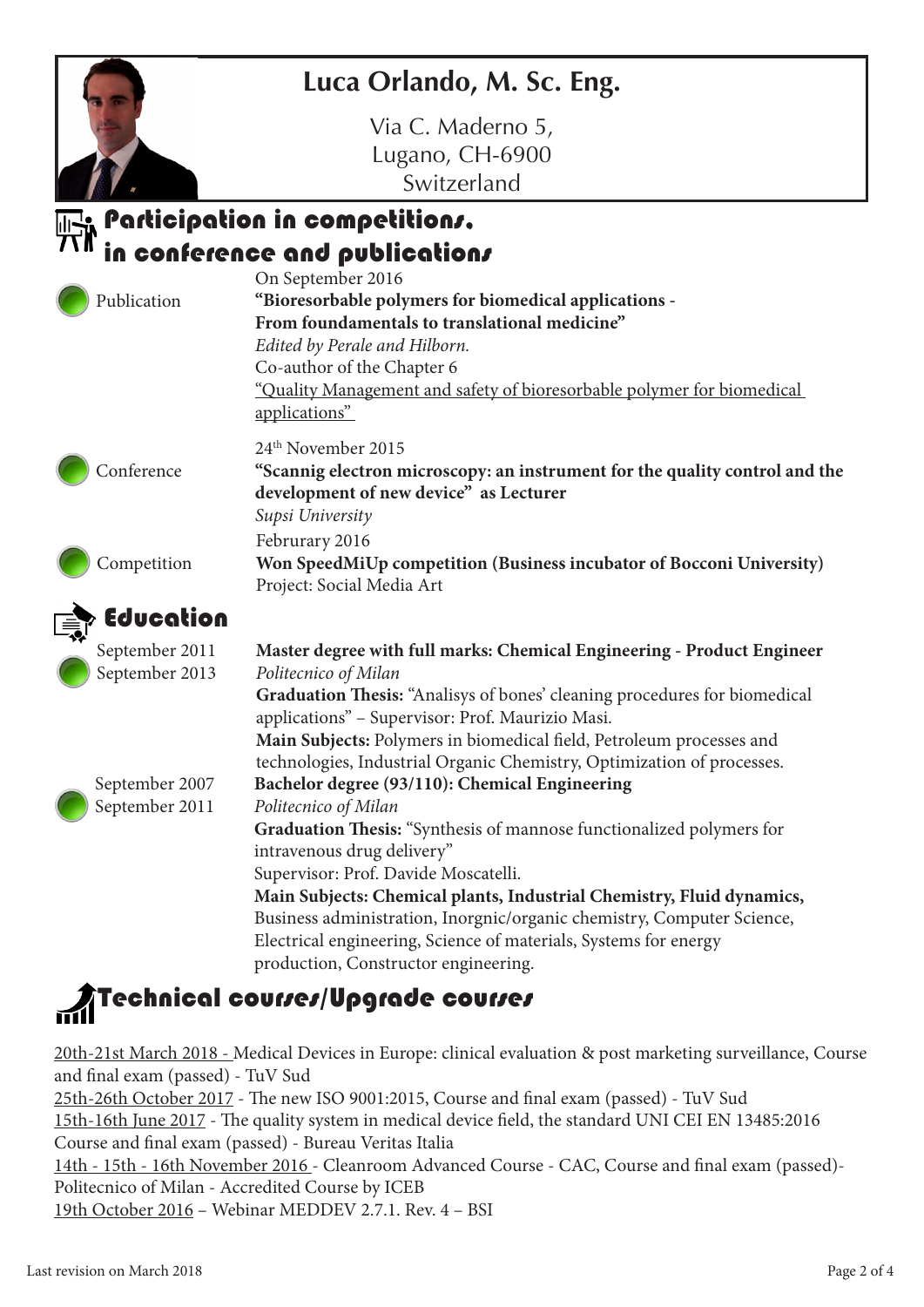#### **Luca Orlando, M. Sc. Eng.**

Via C. Maderno 5, Lugano, CH-6900 Switzerland

## $\bar{\textbf{A}}$ Technical courses/Upgrade courses

10th October 2016 – English course (25 lessons) – Level B2 – Canton Ticino – Lugano 27th – 28th September 2016 – Cleanroom Basic Course - CBC – Course and fnal exam (passed) – Politecnico of Milan – Accredited Course by ICEB 5th-7th May 2016 - Project management foundamentals – Politecnico di Milano – Graduate School of Business 5th 7th 12th 14th April 2016 – Tecniche di audit – 16 hours with fnal exam (96/100) – TuV Rheinland 12th November 2015 – Workshop "Solvents in industry: security risks and environmental impact" – Supsi (Manno – Switzerland)  $29th October 2015$  – The process validation applied to medical device (Certificate of competence) – TÜV SÜD 8 October 2015 – ISO 9001 Workshop "How to prepare the transition through the readiness review" – BSI Training Academy 18 May 2015 – "Più spazio, più sicurezza: le nuove frontiere dell'archiviazione. Dalla gestione elettronica dei documenti (GED) all'archiviazione ottica sostitutiva (AOS)" - Aiti 14 April 2015 – La salubrità degli ambienti di lavoro – Aiti/SILAQ February 2015 – April 2015 every Tuesday – Corsi SpeedMiUp – Argomenti principali: Redigere un business plan – Afrontare l'incontro con investitori privati e fondi di investimento – Team building – Gestione risorse.  $28$  November 2014 – The biology of prion diseases – University of Pavia 20 November 2014 – La brevettazione in ambito chimicofarmaceutico - Supsi University 7 November 2014 – Principi di conferma Metrologica – Metodi per la corretta gestione della strumentazione di misura - Italcert 23 October 2014 – Semplifcazione del Sistema di Gestione Ambientale nell'Industria farmaceutica – Supsi 29 June 2014 – Il futuro parla IP - CC Ti 19 June 2014 - I monitoraggi biologici negli ambienti non sterili - Eurofns Biolab 17 June 2014 - Seminario Kjeldahl, Dumas, NIR -La Sapienza – Roma 15 May 2014 - La marcatura CE dei dispositivi medici –TUV 11 April 2014 - Polimeri e sviluppo sostenibile, Fonti naturali ed innovazione tecnologica –Federchimica 7 May 2013 - Storia attualità e futuro del Polipropilene, L' evoluzione continua delle materie plastiche - Politecnico of Milan

26 March 2013- 1st Formulation Day – Federchimica

October 2010 - Corso di sicurezza nei laboratori chimici - Politecnico of Milan